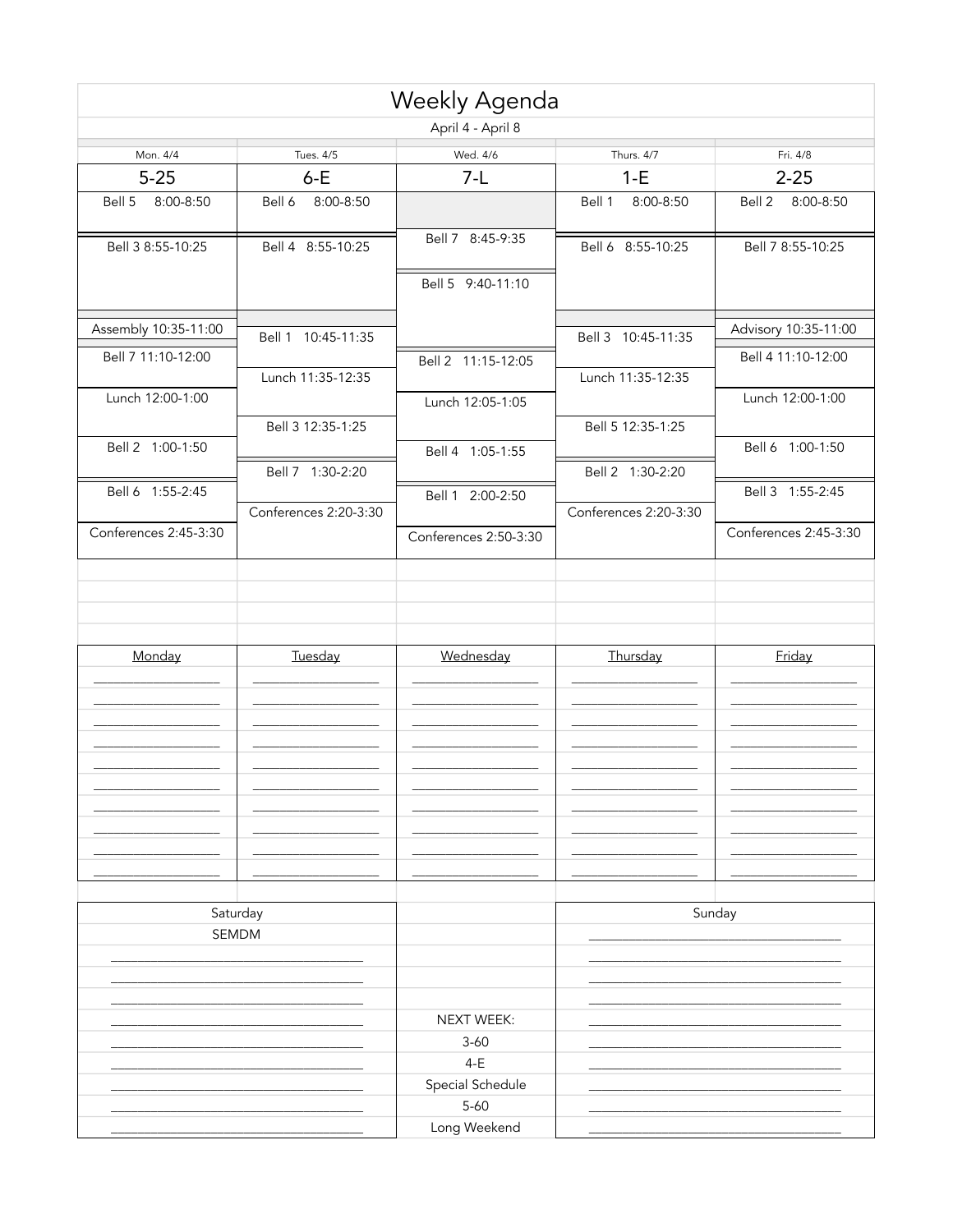|                       |                       | Weekly Agenda                         |                               |                    |
|-----------------------|-----------------------|---------------------------------------|-------------------------------|--------------------|
|                       |                       | April 11 - April 15                   |                               |                    |
| Mon. 4/11             | Tues. 4/12            | Wed. 4/13                             | Thurs. 4/14                   | Fri. 4/15          |
| $3 - 60$              | $4-E$                 |                                       | $5 - 60$                      |                    |
| Bell 3 8:00-8:45      | 8:00-8:50<br>Bell 4   |                                       | Bell 5 8:00-8:45              |                    |
| Bell 1 8:50-10:20     | Bell 2 8:55-10:25     | level programming<br>, School Day SAT | Bell 3 8:50-10:20             | ong Weekenc        |
| Assembly 10:25-11:25  | Bell 6 10:45-11:35    |                                       | Easter Chapel 10:25-11:<br>25 |                    |
| Bell 5 11:30-12:15    | Lunch 11:35-12:35     |                                       | Bell 7 11:30-12:15            |                    |
| Lunch 12:15-1:15      | Bell 1 12:35-1:25     |                                       | Lunch 12:15-1:15              |                    |
| Bell 7 1:15-2:00      | Bell 5 1:30-2:20      | PreAC1<br>grade l                     | Bell 2 1:15-2:00              |                    |
| Bell 4 2:05-2:50      | Conferences 2:20-3:30 |                                       | Bell 6 2:05-2:50              |                    |
| Conferences 2:50-3:30 |                       |                                       | Conferences 2:50-3:30         |                    |
|                       |                       |                                       |                               |                    |
| Monday                | Tuesday               | Wednesday                             | Thursday                      | Friday             |
| Sem Bowl              |                       |                                       |                               | Midterm Grades Due |
|                       | Saturday              |                                       |                               | Sunday             |
|                       |                       |                                       |                               |                    |
|                       |                       | NEXT WEEK:                            |                               |                    |
|                       |                       | Long Weekend                          |                               |                    |
|                       |                       | $6 - 25$                              |                               |                    |
|                       |                       | 7L                                    |                               |                    |
|                       |                       | $1 - 25$                              |                               |                    |
|                       |                       | $2 - 25$                              |                               |                    |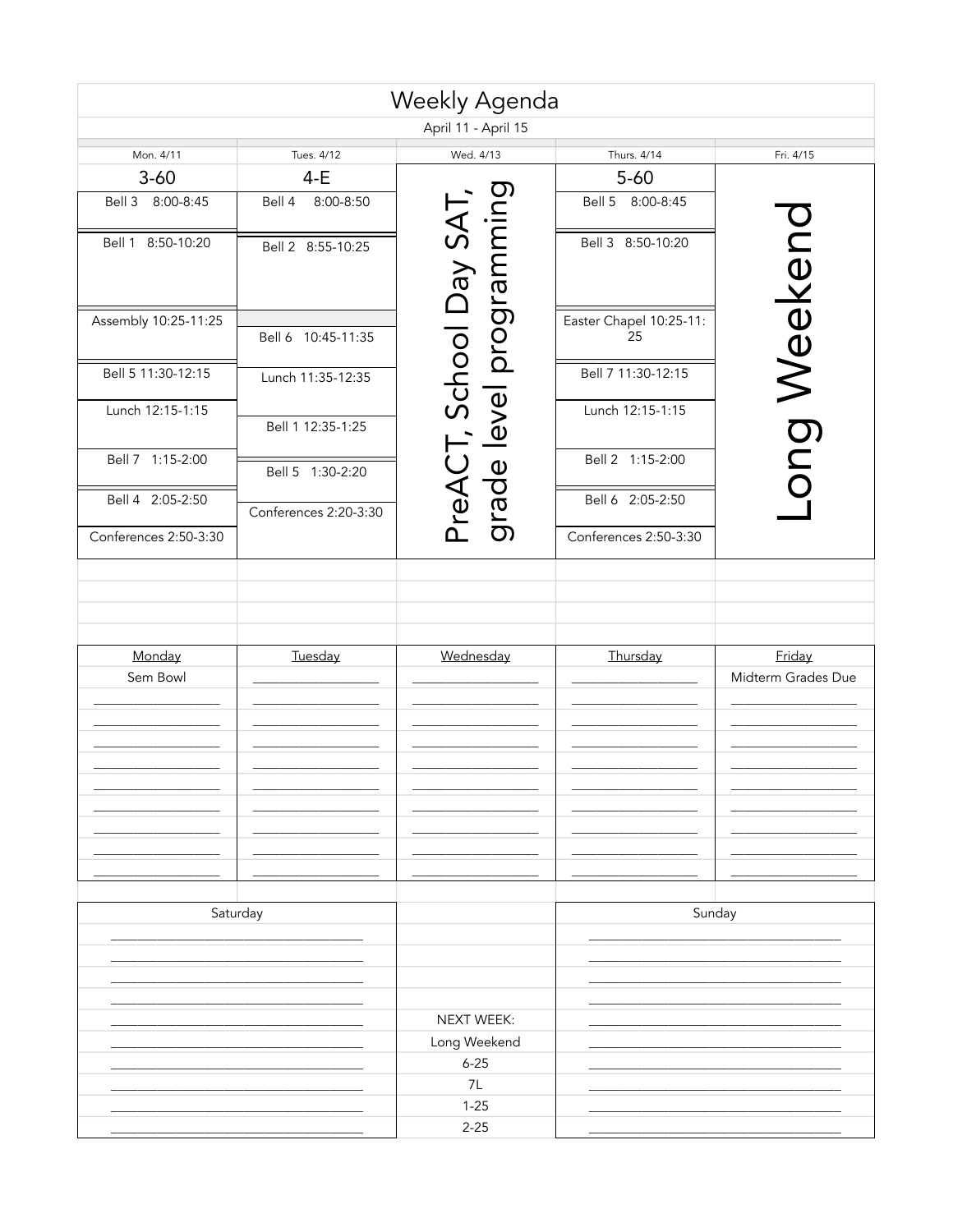| Weekly Agenda       |                       |                        |                       |                       |  |
|---------------------|-----------------------|------------------------|-----------------------|-----------------------|--|
| April 18 - April 22 |                       |                        |                       |                       |  |
| Mon. 4/18           | Tues. 4/19            | Wed. 4/20              | Thurs. 4/21           | Fri. 4/22             |  |
|                     | $6 - 25$              | $7-L$                  | $1 - 25$              | $2 - 25$              |  |
|                     | Bell 6<br>8:00-8:50   |                        | 8:00-8:50<br>Bell 1   | Bell 2<br>8:00-8:50   |  |
|                     | Bell 4 8:55-10:25     | Bell 7 8:45-9:35       | Bell 6 8:55-10:25     | Bell 7 8:55-10:25     |  |
|                     |                       | Bell 5 9:40-11:10      |                       |                       |  |
|                     | Assembly 10:35-11:00  |                        | Advisory 10:35-11:00  | Assembly 10:35-11:00  |  |
|                     | Bell 1 11:10-12:00    | Bell 2 11:15-12:05     | Bell 3 11:10-12:00    | Bell 4 11:10-12:00    |  |
| ong Weekend         | Lunch 12:00-1:00      | Lunch 12:05-1:05       | Lunch 12:00-1:00      | Lunch 12:00-1:00      |  |
|                     | Bell 3 1:00-1:50      | Bell 4 1:05-1:55       | Bell 5 1:00-1:50      | Bell 6 1:00-1:50      |  |
|                     | Bell 7 1:55-2:45      | Bell 1 2:00-2:50       | Bell 2 1:55-2:45      | Bell 3 1:55-2:45      |  |
|                     | Conferences 2:45-3:30 | Conferences 2:50-3:30  | Conferences 2:45-3:30 | Conferences 2:45-3:30 |  |
|                     |                       |                        |                       |                       |  |
|                     |                       |                        |                       |                       |  |
| Monday              | Tuesday               | Wednesday              | Thursday              | Friday                |  |
|                     | Earth Week            | Earth Week             | Earth Week            | Earth Week            |  |
|                     |                       |                        |                       | Earth Day Assembly    |  |
|                     |                       |                        |                       |                       |  |
|                     |                       |                        |                       |                       |  |
|                     |                       |                        |                       |                       |  |
|                     |                       |                        |                       |                       |  |
|                     |                       |                        |                       |                       |  |
|                     |                       |                        |                       |                       |  |
|                     |                       |                        |                       |                       |  |
|                     | Saturday              |                        |                       | Sunday                |  |
|                     |                       |                        |                       |                       |  |
|                     |                       |                        |                       |                       |  |
|                     |                       |                        |                       |                       |  |
|                     |                       |                        |                       |                       |  |
|                     |                       | NEXT WEEK:<br>$3 - 25$ |                       |                       |  |
|                     |                       | 4E                     |                       |                       |  |
|                     |                       | 5L                     |                       |                       |  |
|                     |                       | $6 - 25$               |                       |                       |  |
|                     |                       | $7 - 25$               |                       |                       |  |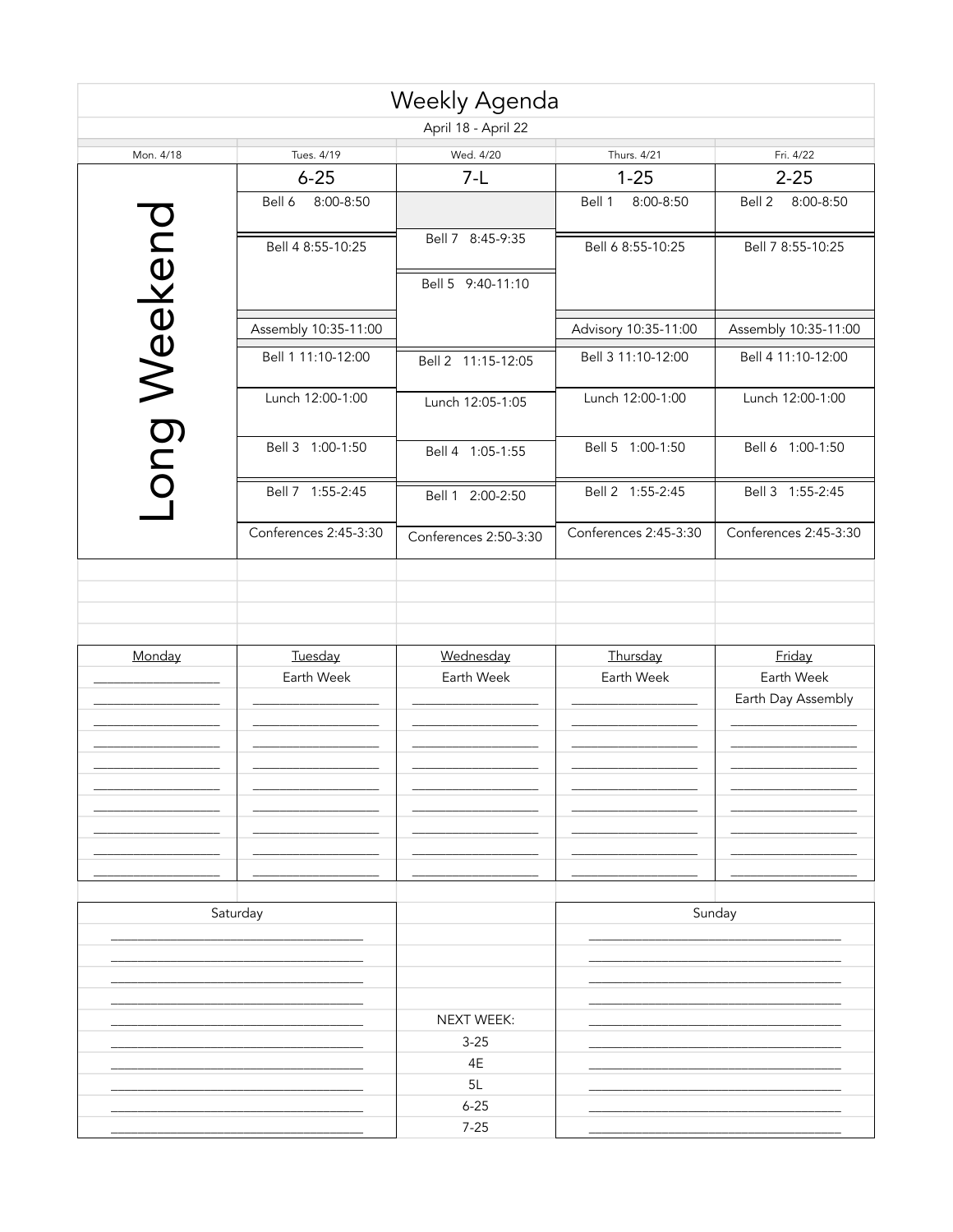|                            |                        | <b>Weekly Agenda</b>   |                         |                        |
|----------------------------|------------------------|------------------------|-------------------------|------------------------|
|                            |                        | April 25 - April 29    |                         |                        |
| Mon. 4/25                  | Tues. 4/26             | Wed. 4/27              | Thurs. 4/28             | Fri. 4/29              |
| $3 - 60$                   | $4-E$                  | $5-L$                  | $6 - 25$                | $7 - 25$               |
| Bell 3 8:00-8:45           | 8:00-8:50<br>Bell 4    |                        | 8:00-8:50<br>Bell 6     | Bell 7<br>8:00-8:50    |
| Bell 1 8:50-10:20          | Bell 2 8:55-10:25      | Bell 5 8:45-9:35       | Bell 4 8:55-10:25       | Bell 5 8:55-10:25      |
|                            |                        | Bell 3 9:40-11:10      |                         |                        |
| Assembly 10:25-11:25       | Bell 6 10:45-11:35     |                        | Assembly 10:35-11:00    | Assembly 10:35-11:00   |
| Bell 5 11:30-12:15         | Lunch 11:35-12:35      | Bell 7 11:15-12:05     | Bell 1 11:10-12:00      | Bell 2 11:10-12:00     |
| Lunch 12:15-1:15           |                        | Lunch 12:05-1:05       | Lunch 12:00-1:00        | Lunch 12:00-1:00       |
| Bell 7 1:15-2:00           | Bell 1 12:35-1:25      | Bell 2 1:05-1:55       | Bell 3 1:00-1:50        | Bell 4 1:00-1:50       |
|                            | Bell 5 1:30-2:20       | Bell 6 2:00-2:50       | Bell 7 1:55-2:45        | Bell 1 1:55-2:45       |
| Bell 4 2:05-2:50           | Conferences 2:20-3:30  |                        |                         |                        |
| Conferences 2:50-3:30      |                        | Conferences 2:50-3:30  | Conferences 2:45-3:30   | Conferences 2:45-3:30  |
|                            |                        |                        |                         |                        |
| Monday                     | Tuesday                | Wednesday              | Thursday                | Friday                 |
| Alumni speaker             | dude. be nice week     | dude. be nice week     | dude. be nice week      | dude. be nice week     |
| dude. be nice week         |                        | Spring Acting Workshop | Spring Acting Workshop  | Spring Acting Workshop |
|                            |                        |                        | Snacks on Sprague       |                        |
|                            |                        |                        | courtesy of             |                        |
|                            |                        |                        | the Parents Association |                        |
|                            |                        |                        |                         | Sunday                 |
| Saturday<br>Alumni Weekend |                        |                        |                         | Spring Acting Workshop |
|                            | Spring Acting Workshop |                        |                         |                        |
|                            |                        | <b>NEXT WEEK:</b>      |                         |                        |
|                            |                        | $1 - 25$               |                         |                        |
|                            |                        | 2E                     |                         |                        |
|                            |                        | 3L                     |                         |                        |
|                            |                        | $4 - 25$               |                         |                        |
|                            |                        | $5 - 25$               |                         |                        |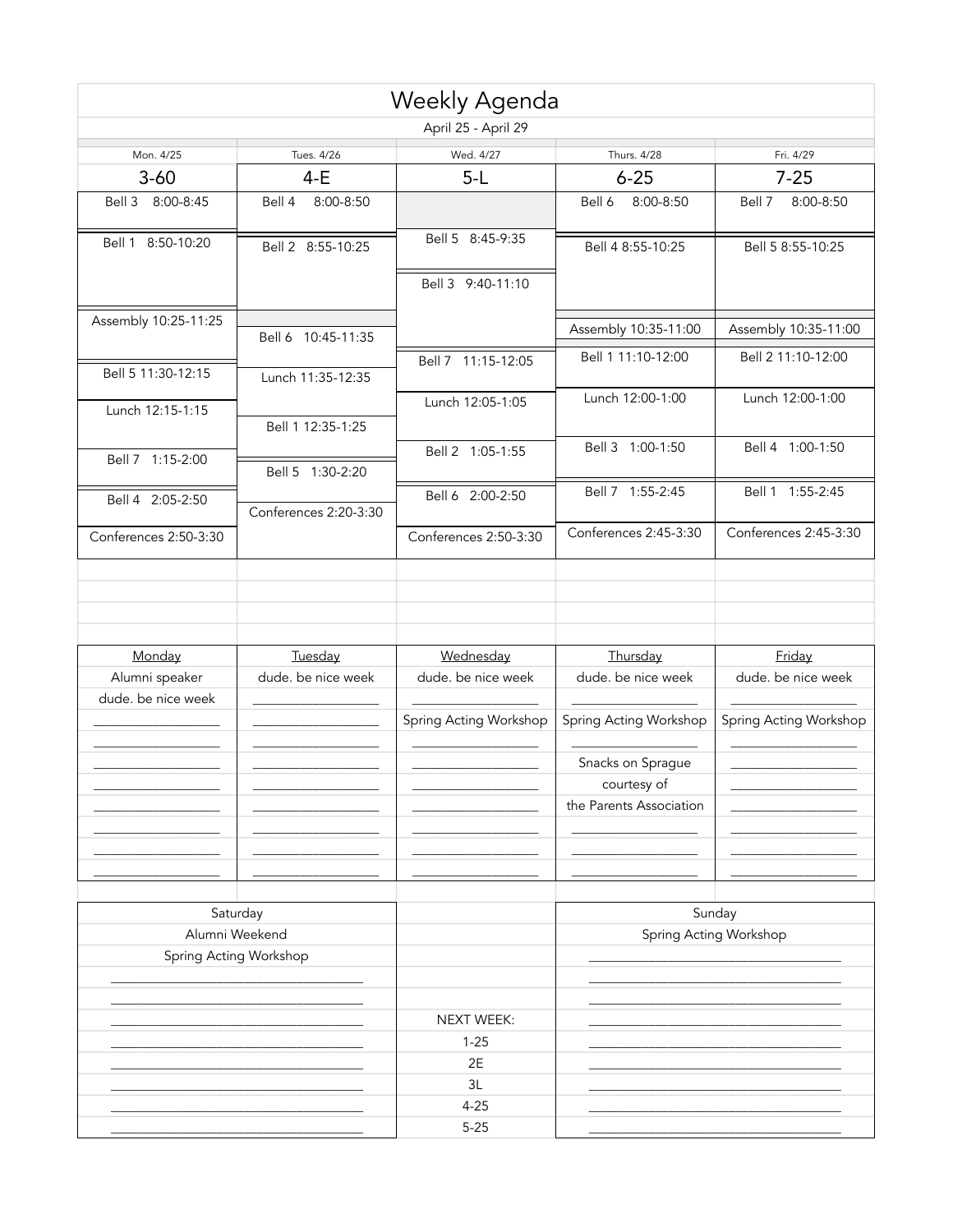|                       |                                   | Weekly Agenda         |                       |                       |
|-----------------------|-----------------------------------|-----------------------|-----------------------|-----------------------|
|                       |                                   | May 2 - May 6         |                       |                       |
| Mon. 5/2              | Tues. 5/3                         | Wed. 5/4              | Thurs. 5/5            | Fri. 5/6              |
| $1 - 25$              | $2-E$                             | $3-L$                 | $4 - 25$              | $5 - 25$              |
| 8:00-8:50<br>Bell 1   | 8:00-8:50<br>Bell 2               |                       | 8:00-8:50<br>Bell 4   | Bell 5<br>8:00-8:50   |
| Bell 6 8:55-10:25     | Bell 7 8:55-10:25                 | Bell 3 8:45-9:35      | Bell 2 8:55-10:25     | Bell 3 8:55-10:25     |
|                       |                                   | Bell 1 9:40-11:10     |                       |                       |
| Assembly 10:35-11:00  | Bell 4 10:45-11:35                |                       | Assembly 10:35-11:00  | Advisory 10:35-11:00  |
| Bell 3 11:10-12:00    | Lunch 11:35-12:35                 | Bell 5 11:15-12:05    | Bell 6 11:10-12:00    | Bell 7 11:10-12:00    |
| Lunch 12:00-1:00      |                                   | Lunch 12:05-1:05      | Lunch 12:00-1:00      | Lunch 12:00-1:00      |
| Bell 5 1:00-1:50      | Bell 6 12:35-1:25                 | Bell 7 1:05-1:55      | Bell 1 1:00-1:50      | Bell 2 1:00-1:50      |
|                       | Bell 3 1:30-2:20                  |                       |                       |                       |
| Bell 2 1:55-2:45      | Conferences 2:20-3:30             | Bell 4 2:00-2:50      | Bell 5 1:55-2:45      | Bell 6 1:55-2:45      |
| Conferences 2:45-3:30 |                                   | Conferences 2:50-3:30 | Conferences 2:45-3:30 | Conferences 2:45-3:30 |
| Monday                | Tuesday                           | Wednesday             | Thursday              | Friday                |
| AP Gov                | AP Enviro                         | AP English Lit        | AP Econ - macro       | AP Euro               |
| AP Chem               |                                   |                       | AP Stat               | AP US Hist            |
| AP Spanish Lit        |                                   |                       | Music Assembly        | AP Econ - micro       |
|                       |                                   |                       |                       |                       |
|                       |                                   |                       |                       |                       |
|                       | Saturday<br><b>Spring Concert</b> |                       |                       | Sunday                |
|                       |                                   |                       |                       |                       |
|                       |                                   | NEXT WEEK:            |                       |                       |
|                       |                                   | $6 - 25$              |                       |                       |
|                       |                                   | 7E                    |                       |                       |
|                       |                                   | 1L                    |                       |                       |
|                       |                                   | $2 - 25$              |                       |                       |
|                       |                                   | $3 - 25$              |                       |                       |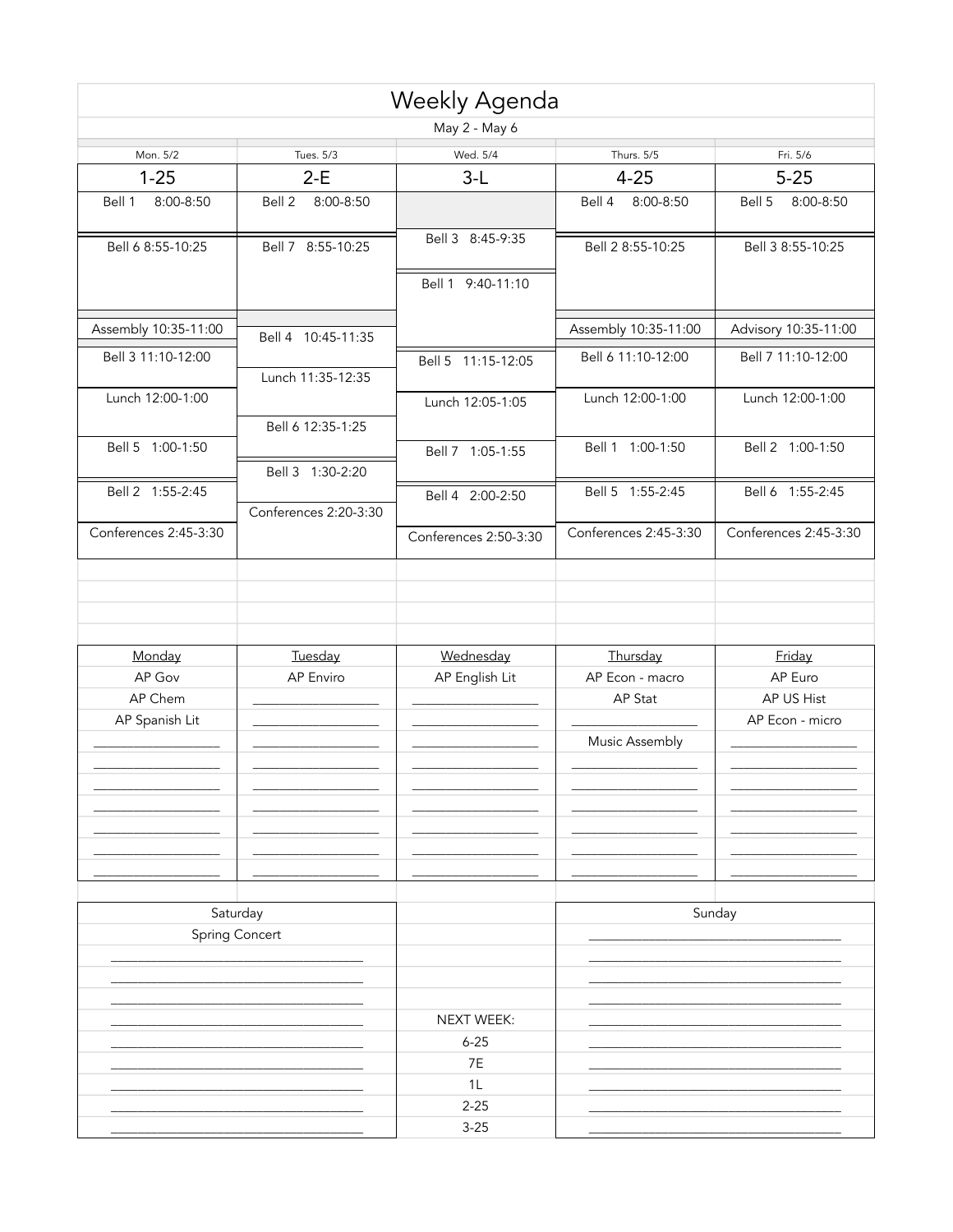|                         |                       | Weekly Agenda                 |                       |                             |
|-------------------------|-----------------------|-------------------------------|-----------------------|-----------------------------|
|                         |                       | May 9 - May 13                |                       |                             |
| Mon. 5/9                | Tues. 5/10            | Wed. 5/11                     | Thurs. 5/12           | Fri. 5/13                   |
| $6 - 25$                | $7-E$                 | $1-L$                         | $2 - 25$              | $3 - 25$                    |
| Bell 6<br>8:00-8:50     | 8:00-8:50<br>Bell 7   |                               | 8:00-8:50<br>Bell 2   | Bell 3<br>8:00-8:50         |
| Bell 4 8:55-10:25       | Bell 5 8:55-10:25     | Bell 1 8:45-9:35              | Bell 7 8:55-10:25     | Bell 1 8:55-10:25           |
|                         |                       | Bell 6 9:40-11:10             |                       |                             |
| Assembly 10:35-11:00    | Bell 2 10:45-11:35    |                               | Assembly 10:35-11:00  | Advisory 10:35-11:00        |
| Bell 1 11:10-12:00      | Lunch 11:35-12:35     | Bell 3 11:15-12:05            | Bell 4 11:10-12:00    | Bell 5 11:10-12:00          |
| Lunch 12:00-1:00        |                       | Lunch 12:05-1:05              | Lunch 12:00-1:00      | Lunch 12:00-1:00            |
| Bell 3 1:00-1:50        | Bell 4 12:35-1:25     | Bell 5 1:05-1:55              | Bell 6 1:00-1:50      | Bell 7 1:00-1:50            |
|                         | Bell 1 1:30-2:20      |                               |                       |                             |
| Bell 7 1:55-2:45        | Conferences 2:20-3:30 | Bell 2 2:00-2:50              | Bell 3 1:55-2:45      | Bell 4 1:55-2:45            |
| Conferences 2:45-3:30   |                       | Conferences 2:50-3:30         | Conferences 2:45-3:30 | Conferences 2:45-3:30       |
|                         |                       |                               |                       |                             |
| Monday<br>AP Calc AB/BC | Tuesday               | Wednesday                     | Thursday<br>AP French | Friday                      |
|                         | AP Physics            | AP Spanish Language<br>AP Bio | AP World History      | AP Music Theory<br>AP Latin |
|                         |                       |                               | Dance Preview         | Dance Show                  |
|                         |                       |                               |                       |                             |
| Saturday<br>Dance Show  |                       |                               |                       | Sunday<br>Dance Show        |
|                         |                       |                               |                       |                             |
|                         |                       | <b>NEXT WEEK:</b>             |                       |                             |
|                         |                       | $4 - 60$                      |                       |                             |
|                         |                       | $5 - 25$                      |                       |                             |
|                         |                       | $6-L$                         |                       |                             |
|                         |                       | 7-Half                        |                       |                             |
|                         |                       | Society Day                   |                       |                             |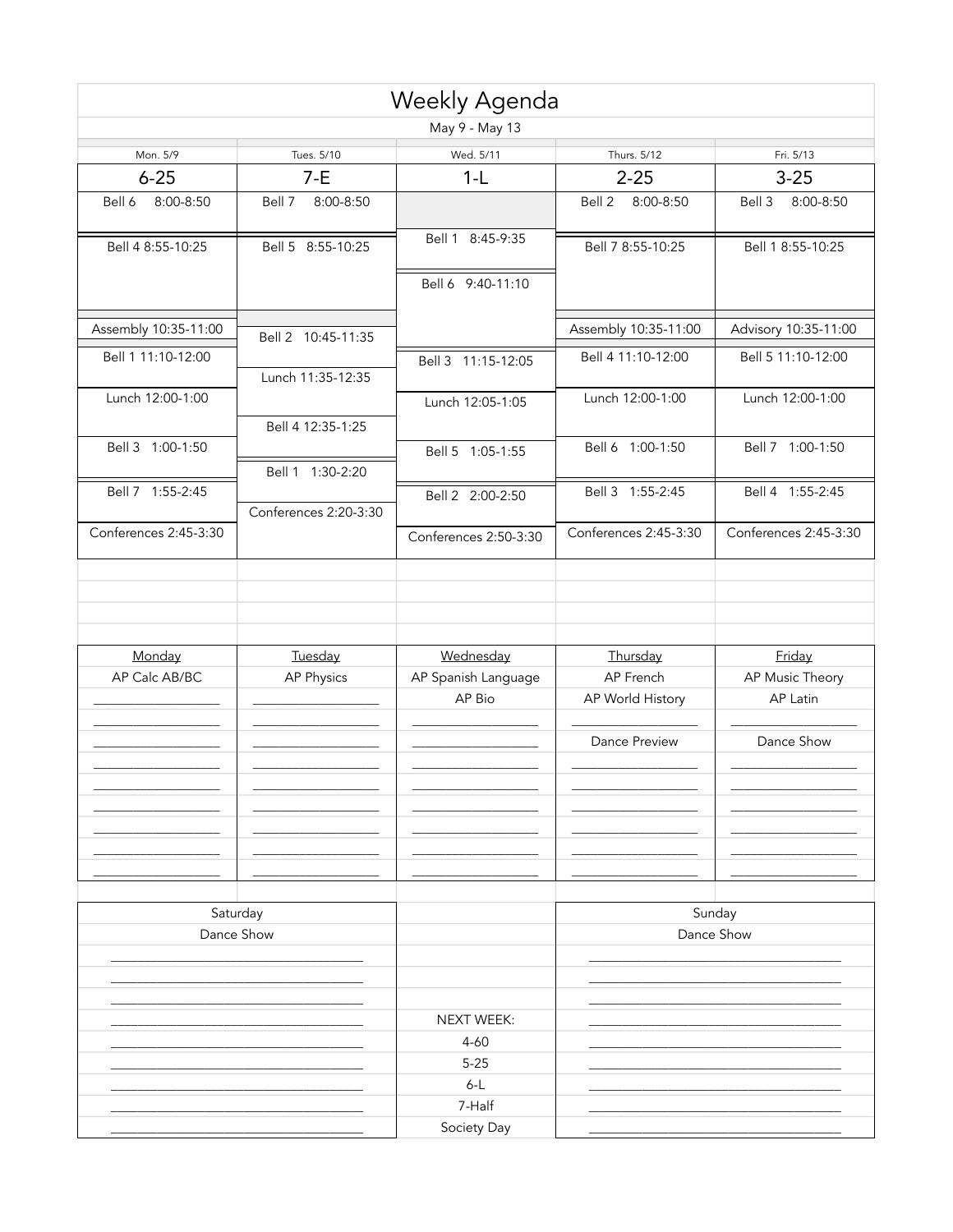|                       |                       | Weekly Agenda         |                                         |           |
|-----------------------|-----------------------|-----------------------|-----------------------------------------|-----------|
|                       |                       | May 16 - May 20       |                                         |           |
| Mon. 5/16             | Tues. 5/17            | Wed. 5/18             | Thurs. 5/19                             | Fri. 5/20 |
| $4 - 60$              | $5 - 25$              | $6 - L$               | 7-Half                                  |           |
| Bell 4 8:00-8:45      | Bell 5<br>8:00-8:50   |                       | Bell 7 8:00-8:40                        |           |
| Bell 2 8:50-10:20     | Bell 3 8:55-10:25     | Bell 6 8:45-9:35      | Bell 5 8:45-9:45                        |           |
|                       |                       | Bell 4 9:40-11:10     | Bell 2 9:50-10:30                       | VeQ       |
| Assembly 10:25-11:25  | Chapel 10:35-11:00    |                       | Bell 4 10:35-11:15                      |           |
| Bell 6 11:30-12:15    | Bell 7 11:10-12:00    | Bell 1 11:15-12:05    | Bell 1 11:15-11:55                      |           |
| Lunch 12:15-1:15      | Lunch 12:00-1:00      | Lunch 12:05-1:05      | Lunch 11:55-1:00                        |           |
| Bell 1 1:15-2:00      | Bell 2 1:00-1:50      | Bell 3 1:05-1:55      | Assembly / Conferences<br>$1:00 - 3:30$ | Society   |
| Bell 5 2:05-2:50      | Bell 6 1:55-2:45      | Bell 7 2:00-2:50      |                                         |           |
| Conferences 2:50-3:30 | Conferences 2:45-3:30 | Conferences 2:50-3:30 |                                         |           |
|                       |                       |                       |                                         |           |
| Monday                | Tuesday               | Wednesday             | Thursday                                | Friday    |
| Language and          |                       |                       | Awards Day                              |           |
| Spring Sports Awards  |                       |                       | Senior Dinner                           |           |
|                       |                       |                       |                                         |           |
|                       |                       |                       |                                         |           |
|                       |                       |                       |                                         |           |
|                       |                       |                       |                                         |           |
| Saturday              |                       |                       | Sunday                                  |           |
|                       |                       |                       |                                         |           |
|                       |                       |                       |                                         |           |
|                       |                       | NEXT WEEK:            |                                         |           |
|                       |                       | <b>EXAMS</b>          |                                         |           |
|                       |                       |                       |                                         |           |
|                       |                       |                       |                                         |           |